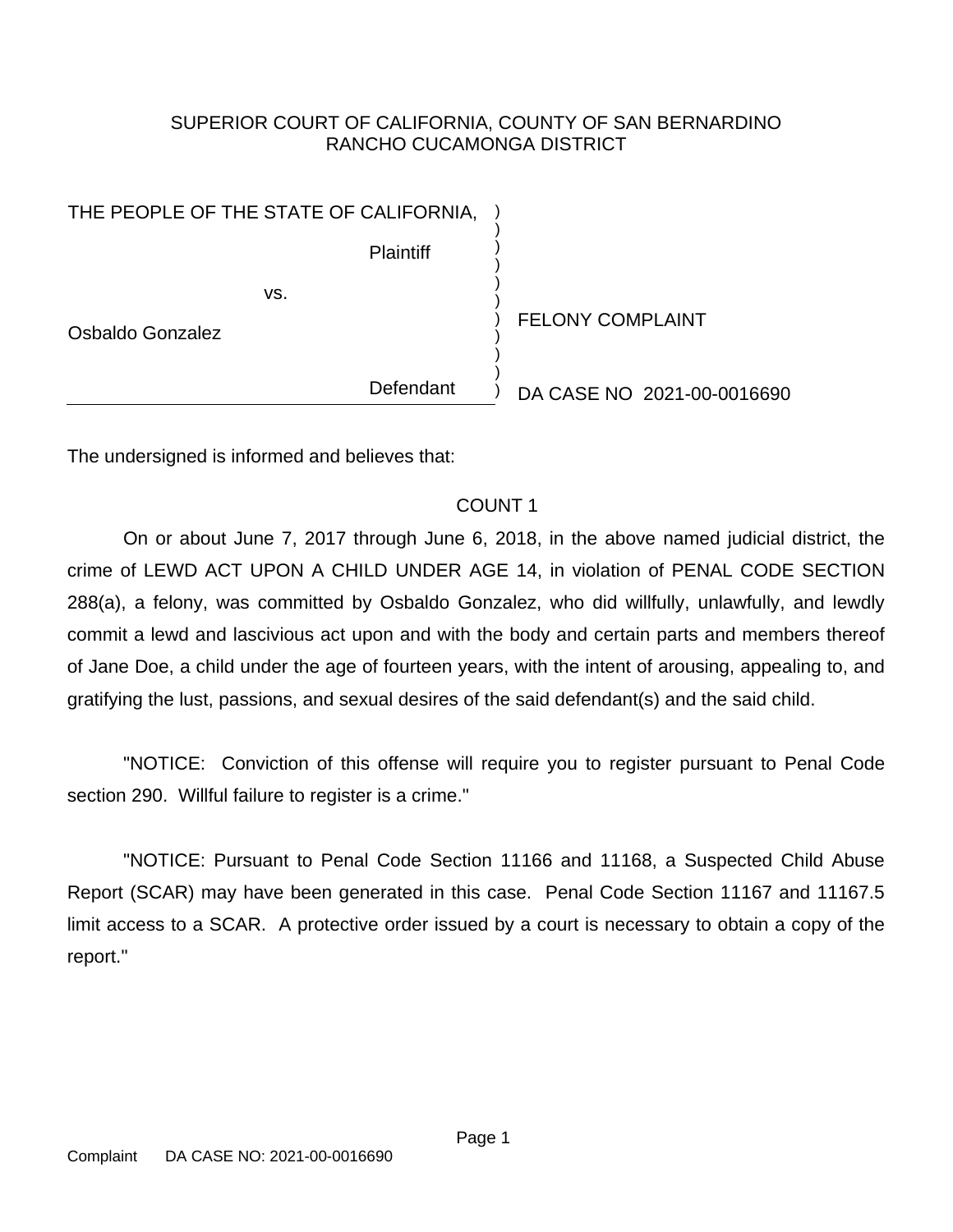"NOTICE: The above offense is a serious felony within the meaning of Penal Code section 1192.7(c) and a violent felony within the meaning of Penal Code section 667.5(c)."

"NOTICE: Conviction of this offense will require the court to order you to submit to a blood test for evidence of antibodies to the probable causative agent of Acquired Immune Deficiency Syndrome (AIDS). Penal Code section 1202.1."

It is further alleged that pursuant to Penal Code section 1170(h)(3) defendant(s) Osbaldo Gonzalez is eligible for imprisonment in the state prison due to: the current charge is a serious or violent felony; defendant(s) Osbaldo Gonzalez has a prior serious or violent felony conviction; defendant(s) Osbaldo Gonzalez is required to register as a sex offender pursuant to Penal Code section 290; defendant(s) Osbaldo Gonzalez has been convicted of a crime with a Penal Code section 186.11 enhancement; the crime is not punishable pursuant to Penal Code section 1170(h)(3).

It is further alleged, as to count(s) 1, 5, 6, 7, 8 within the meaning of Penal Code sections 667.61(j)(2) and (e), that the victim in the above offense was a child under 14 years of age and that the following circumstance applies : Multiple Victims.

#### \*\*\*\*\*

## COUNT 2

On or about March 1, 2021 through March 31, 2021, in the above named judicial district, the crime of LEWD ACT UPON A CHILD AGE 14 OR 15, in violation of PENAL CODE SECTION 288(c)(1), a felony, was committed by Osbaldo Gonzalez, who did willfully, unlawfully, and lewdly commit a lewd and lascivious act upon and with the body and certain parts and members thereof of Jane Doe, who was 15 years old, with the intent of arousing, appealing, appealing to, and gratifying the lust, passions, and sexual desires of the said defendant(s), who was at least 10 years older than Jane Doe.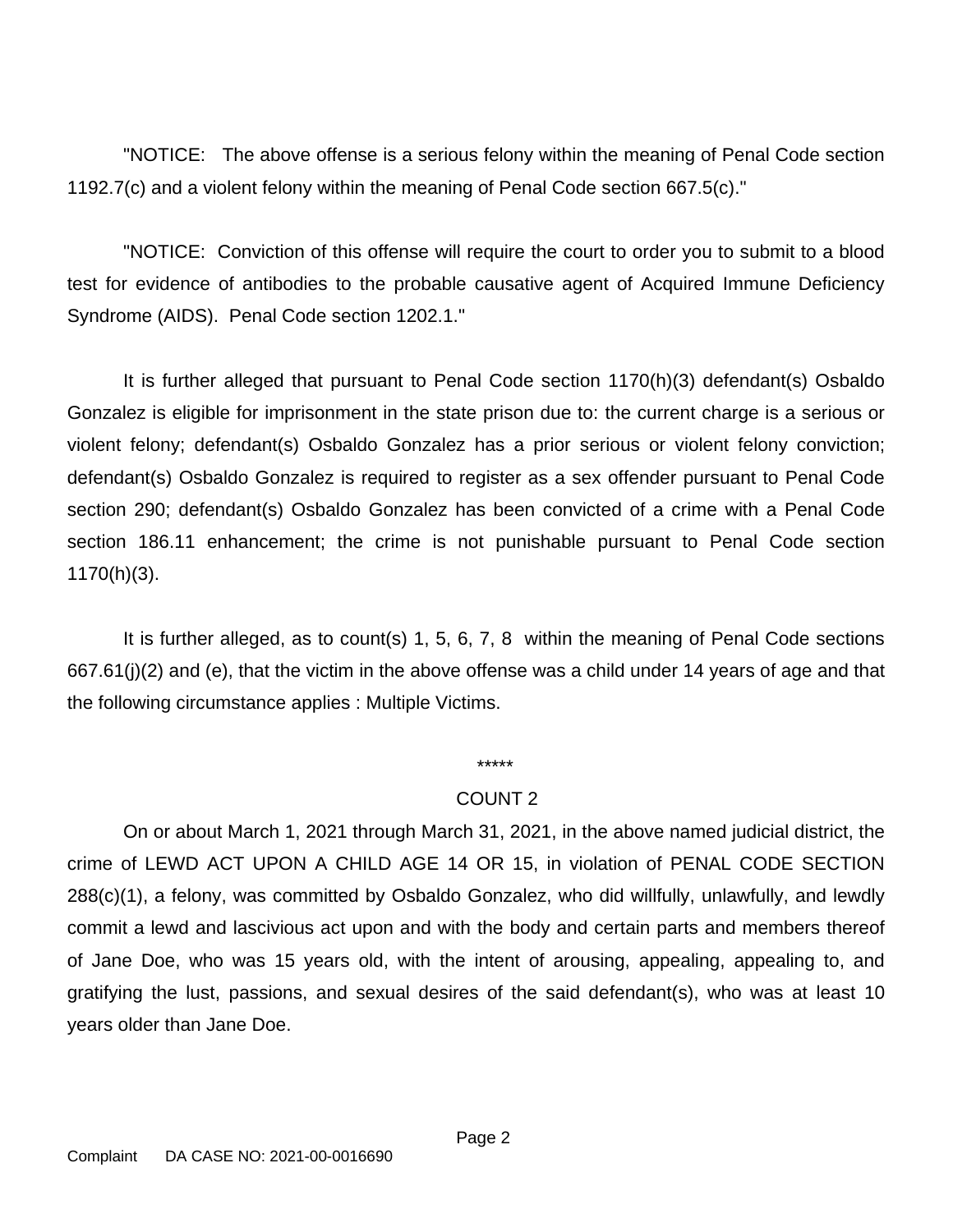"NOTICE: Conviction of this offense will require you to register pursuant to Penal Code section 290. Willful failure to register is a crime."

"NOTICE: Being charged with this criminal offense can result in mandatory pre-conviction HIV/AIDS testing and disclosure of the results to a victim and the Chief Medical Officer of the jail or prison facility where you are incarcerated pursuant to Penal Code Section 1524.1and Health and Safety Code section 121055 following a probable cause hearing resulting in a court order."

It is further alleged that pursuant to Penal Code section 1170(h)(3) defendant(s) Osbaldo Gonzalez is eligible for imprisonment in the state prison due to: the current charge is a serious or violent felony; defendant(s) Osbaldo Gonzalez has a prior serious or violent felony conviction; defendant(s) Osbaldo Gonzalez is required to register as a sex offender pursuant to Penal Code section 290; defendant(s) Osbaldo Gonzalez has been convicted of a crime with a Penal Code section 186.11 enhancement; the crime is not punishable pursuant to Penal Code section 1170(h)(3).

## \*\*\*\*\*

## COUNT 3

On or about March 1, 2021 through March 31, 2021, in the above named judicial district, the crime of LEWD ACT UPON A CHILD AGE 14 OR 15, in violation of PENAL CODE SECTION 288(c)(1), a felony, was committed by Osbaldo Gonzalez, who did willfully, unlawfully, and lewdly commit a lewd and lascivious act upon and with the body and certain parts and members thereof of Jane Doe, who was 15 years old, with the intent of arousing, appealing, appealing to, and gratifying the lust, passions, and sexual desires of the said defendant(s), who was at least 10 years older than Jane Doe.

"NOTICE: Conviction of this offense will require you to register pursuant to Penal Code section 290. Willful failure to register is a crime."

"NOTICE: Being charged with this criminal offense can result in mandatory pre-conviction HIV/AIDS testing and disclosure of the results to a victim and the Chief Medical Officer of the jail or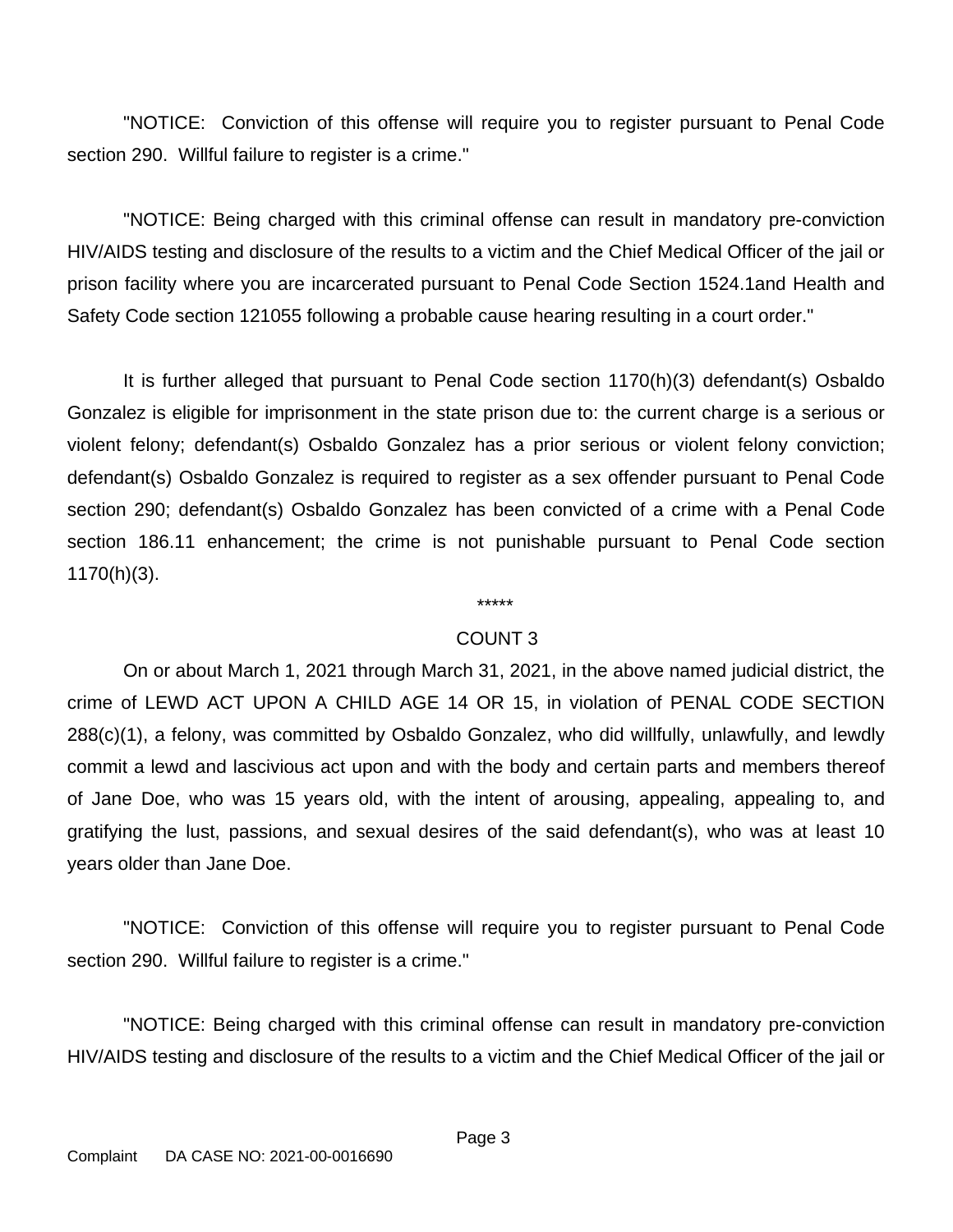prison facility where you are incarcerated pursuant to Penal Code Section 1524.1and Health and Safety Code section 121055 following a probable cause hearing resulting in a court order."

It is further alleged that pursuant to Penal Code section 1170(h)(3) defendant(s) Osbaldo Gonzalez is eligible for imprisonment in the state prison due to: the current charge is a serious or violent felony; defendant(s) Osbaldo Gonzalez has a prior serious or violent felony conviction; defendant(s) Osbaldo Gonzalez is required to register as a sex offender pursuant to Penal Code section 290; defendant(s) Osbaldo Gonzalez has been convicted of a crime with a Penal Code section 186.11 enhancement; the crime is not punishable pursuant to Penal Code section 1170(h)(3).

#### COUNT 4

On or about March 1, 2021 through March 31, 2021, in the above named judicial district, the crime of LEWD ACT UPON A CHILD AGE 14 OR 15, in violation of PENAL CODE SECTION 288(c)(1), a felony, was committed by Osbaldo Gonzalez, who did willfully, unlawfully, and lewdly commit a lewd and lascivious act upon and with the body and certain parts and members thereof of Jane Doe, who was 15 years old, with the intent of arousing, appealing, appealing to, and gratifying the lust, passions, and sexual desires of the said defendant(s), who was at least 10 years older than Jane Doe.

"NOTICE: Conviction of this offense will require you to register pursuant to Penal Code section 290. Willful failure to register is a crime."

"NOTICE: Being charged with this criminal offense can result in mandatory pre-conviction HIV/AIDS testing and disclosure of the results to a victim and the Chief Medical Officer of the jail or prison facility where you are incarcerated pursuant to Penal Code Section 1524.1and Health and Safety Code section 121055 following a probable cause hearing resulting in a court order."

It is further alleged that pursuant to Penal Code section 1170(h)(3) defendant(s) Osbaldo Gonzalez is eligible for imprisonment in the state prison due to: the current charge is a serious or violent felony; defendant(s) Osbaldo Gonzalez has a prior serious or violent felony conviction;

\*\*\*\*\*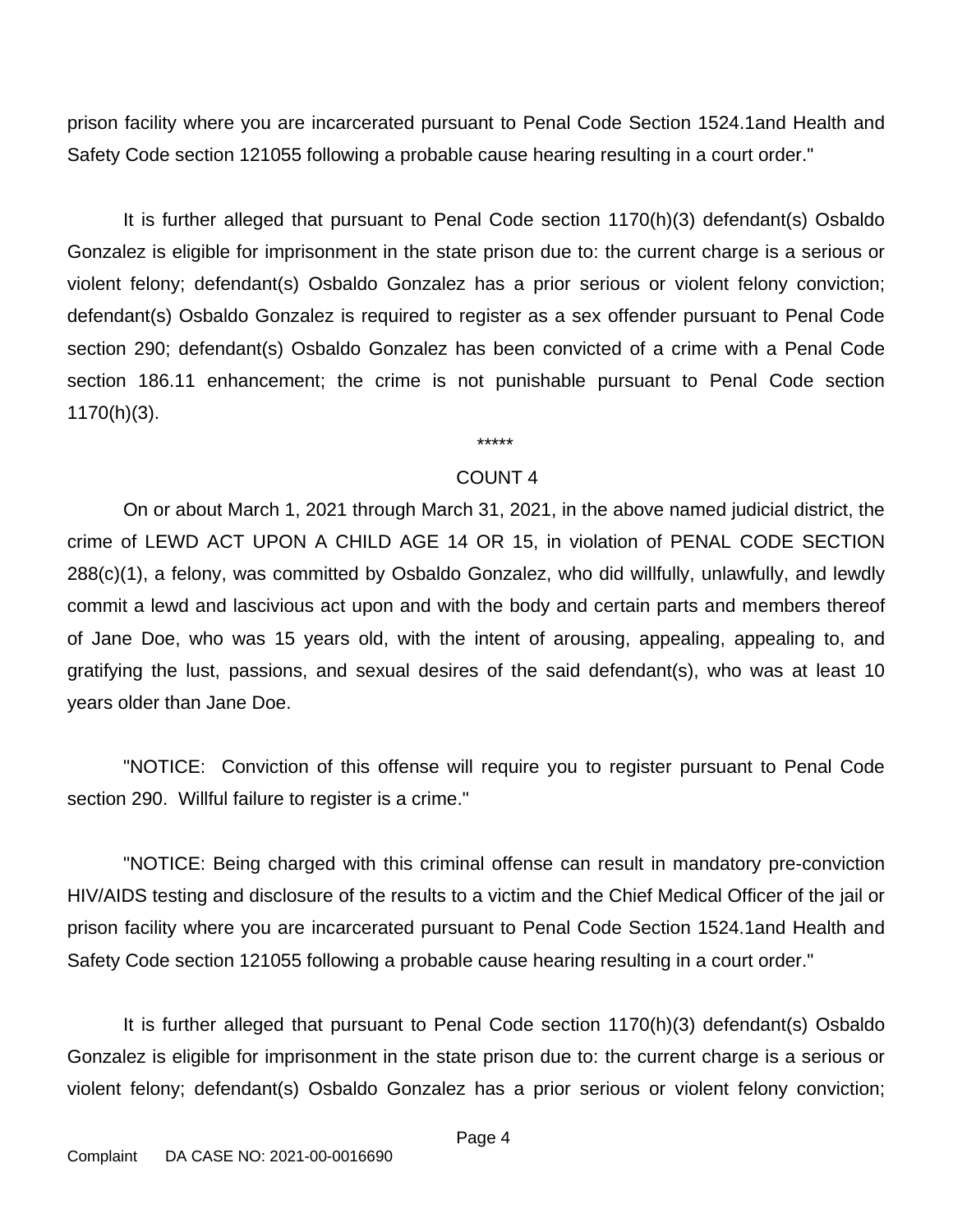defendant(s) Osbaldo Gonzalez is required to register as a sex offender pursuant to Penal Code section 290; defendant(s) Osbaldo Gonzalez has been convicted of a crime with a Penal Code section 186.11 enhancement; the crime is not punishable pursuant to Penal Code section 1170(h)(3).

\*\*\*\*\*

#### COUNT 5

On or about October 26, 2015 through October 25, 2017, in the above named judicial district, the crime of LEWD ACT UPON A CHILD UNDER AGE 14, in violation of PENAL CODE SECTION 288(a), a felony, was committed by Osbaldo Gonzalez, who did willfully, unlawfully, and lewdly commit a lewd and lascivious act upon and with the body and certain parts and members thereof of Mary Doe, a child under the age of fourteen years, with the intent of arousing, appealing to, and gratifying the lust, passions, and sexual desires of the said defendant(s) and the said child.

"NOTICE: Conviction of this offense will require you to register pursuant to Penal Code section 290. Willful failure to register is a crime."

"NOTICE: Pursuant to Penal Code Section 11166 and 11168, a Suspected Child Abuse Report (SCAR) may have been generated in this case. Penal Code Section 11167 and 11167.5 limit access to a SCAR. A protective order issued by a court is necessary to obtain a copy of the report."

"NOTICE: The above offense is a serious felony within the meaning of Penal Code section 1192.7(c) and a violent felony within the meaning of Penal Code section 667.5(c)."

"NOTICE: Conviction of this offense will require the court to order you to submit to a blood test for evidence of antibodies to the probable causative agent of Acquired Immune Deficiency Syndrome (AIDS). Penal Code section 1202.1."

It is further alleged that pursuant to Penal Code section 1170(h)(3) defendant(s) Osbaldo Gonzalez is eligible for imprisonment in the state prison due to: the current charge is a serious or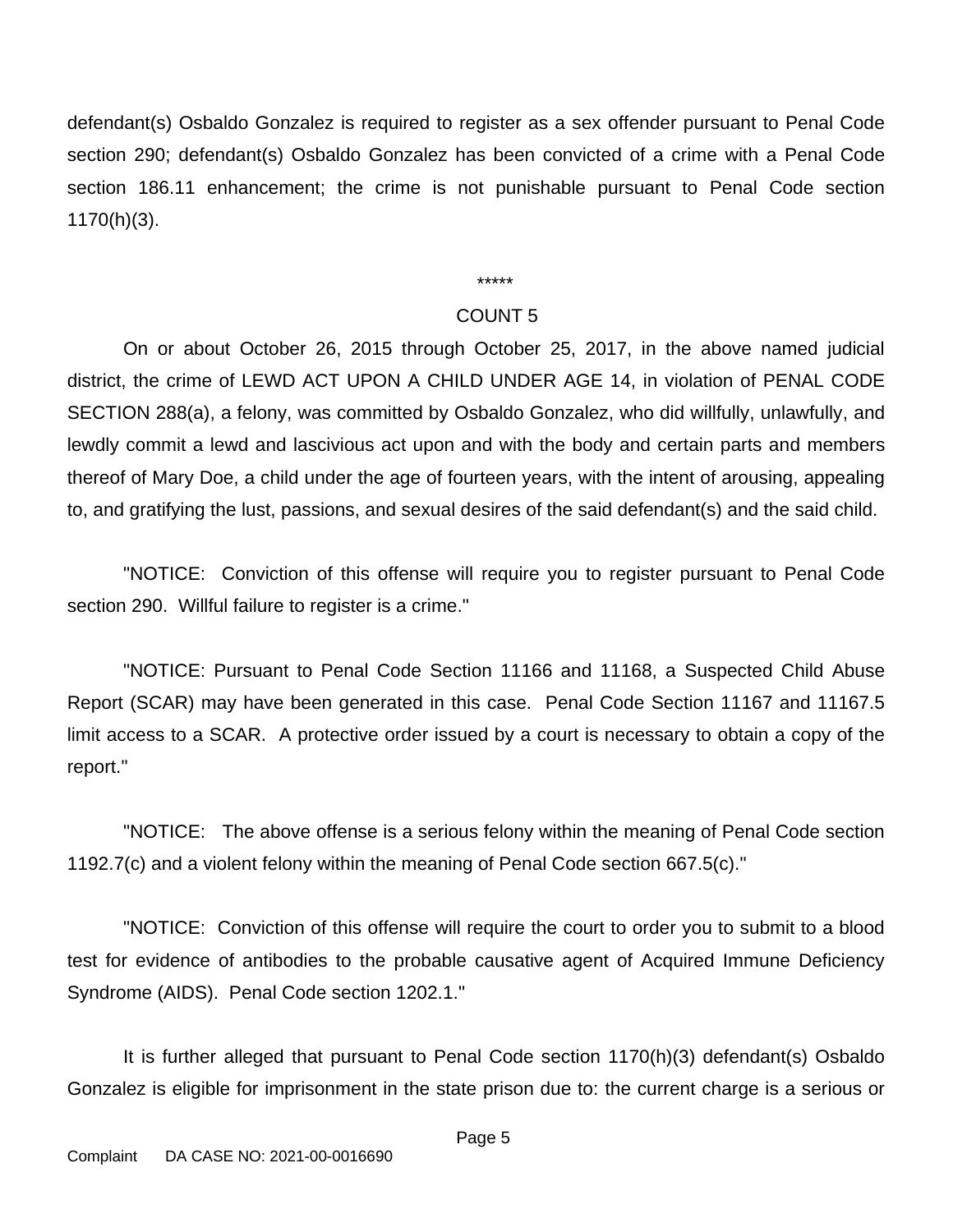violent felony; defendant(s) Osbaldo Gonzalez has a prior serious or violent felony conviction; defendant(s) Osbaldo Gonzalez is required to register as a sex offender pursuant to Penal Code section 290; defendant(s) Osbaldo Gonzalez has been convicted of a crime with a Penal Code section 186.11 enhancement; the crime is not punishable pursuant to Penal Code section 1170(h)(3).

It is further alleged, as to count(s) 1, 5, 6, 7, 8 within the meaning of Penal Code sections 667.61(j)(2) and (e), that the victim in the above offense was a child under 14 years of age and that the following circumstance applies : Multiple Victims.

# COUNT 6

On or about October 26, 2015 through October 25, 2017, in the above named judicial district, the crime of LEWD ACT UPON A CHILD UNDER AGE 14, in violation of PENAL CODE SECTION 288(a), a felony, was committed by Osbaldo Gonzalez, who did willfully, unlawfully, and lewdly commit a lewd and lascivious act upon and with the body and certain parts and members thereof of Mary Doe, a child under the age of fourteen years, with the intent of arousing, appealing to, and gratifying the lust, passions, and sexual desires of the said defendant(s) and the said child.

"NOTICE: Conviction of this offense will require you to register pursuant to Penal Code section 290. Willful failure to register is a crime."

"NOTICE: Pursuant to Penal Code Section 11166 and 11168, a Suspected Child Abuse Report (SCAR) may have been generated in this case. Penal Code Section 11167 and 11167.5 limit access to a SCAR. A protective order issued by a court is necessary to obtain a copy of the report."

"NOTICE: The above offense is a serious felony within the meaning of Penal Code section 1192.7(c) and a violent felony within the meaning of Penal Code section 667.5(c)."

\*\*\*\*\*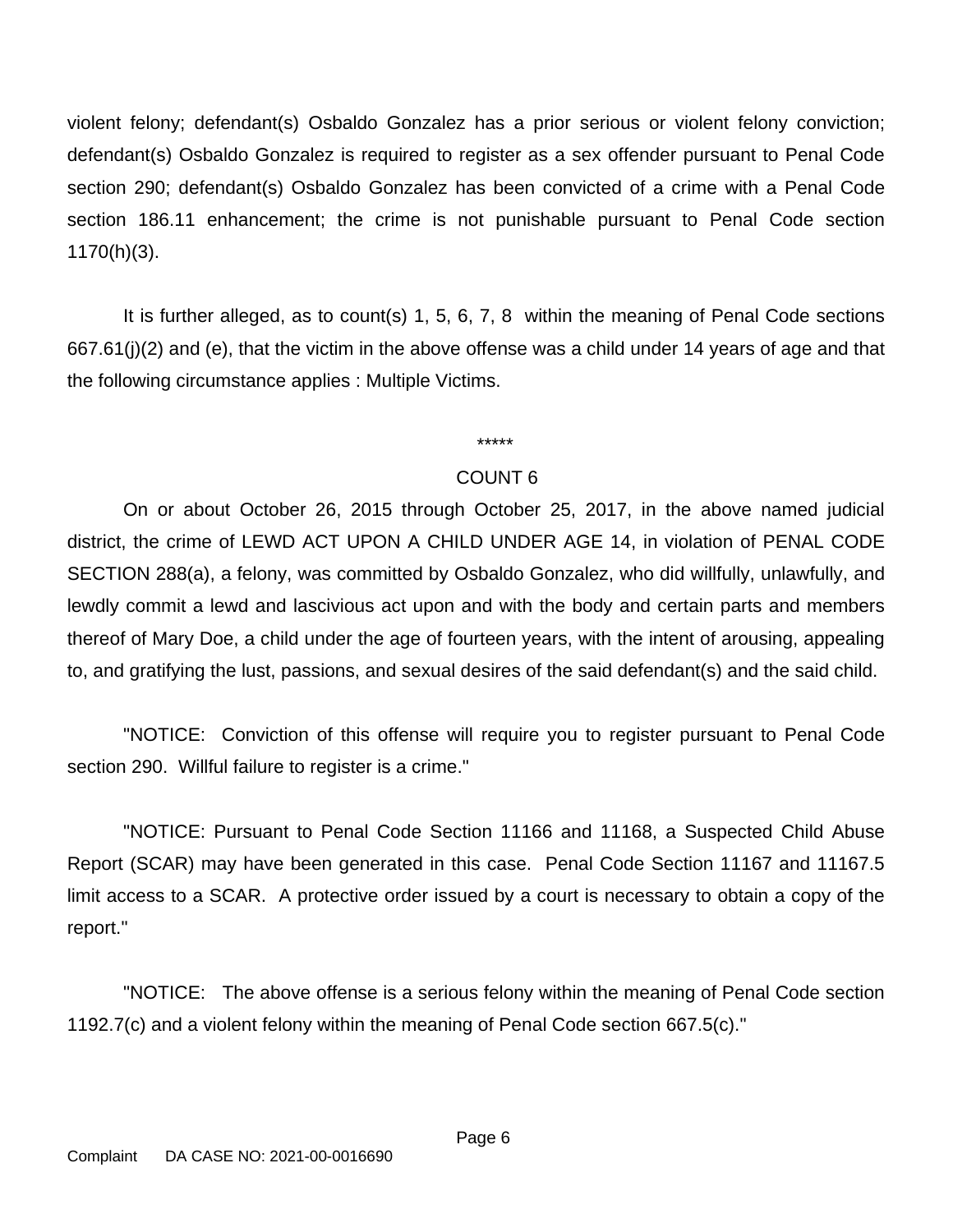"NOTICE: Conviction of this offense will require the court to order you to submit to a blood test for evidence of antibodies to the probable causative agent of Acquired Immune Deficiency Syndrome (AIDS). Penal Code section 1202.1."

It is further alleged that pursuant to Penal Code section 1170(h)(3) defendant(s) Osbaldo Gonzalez is eligible for imprisonment in the state prison due to: the current charge is a serious or violent felony; defendant(s) Osbaldo Gonzalez has a prior serious or violent felony conviction; defendant(s) Osbaldo Gonzalez is required to register as a sex offender pursuant to Penal Code section 290; defendant(s) Osbaldo Gonzalez has been convicted of a crime with a Penal Code section 186.11 enhancement; the crime is not punishable pursuant to Penal Code section 1170(h)(3).

It is further alleged, as to count(s) 1, 5, 6, 7, 8 within the meaning of Penal Code sections 667.61(j)(2) and (e), that the victim in the above offense was a child under 14 years of age and that the following circumstance applies : Multiple Victims.

# \*\*\*\*\*

# COUNT 7

On or about October 26, 2015 through October 25, 2017, in the above named judicial district, the crime of LEWD ACT UPON A CHILD UNDER AGE 14, in violation of PENAL CODE SECTION 288(a), a felony, was committed by Osbaldo Gonzalez, who did willfully, unlawfully, and lewdly commit a lewd and lascivious act upon and with the body and certain parts and members thereof of Mary Doe, a child under the age of fourteen years, with the intent of arousing, appealing to, and gratifying the lust, passions, and sexual desires of the said defendant(s) and the said child.

"NOTICE: Conviction of this offense will require you to register pursuant to Penal Code section 290. Willful failure to register is a crime."

"NOTICE: Pursuant to Penal Code Section 11166 and 11168, a Suspected Child Abuse Report (SCAR) may have been generated in this case. Penal Code Section 11167 and 11167.5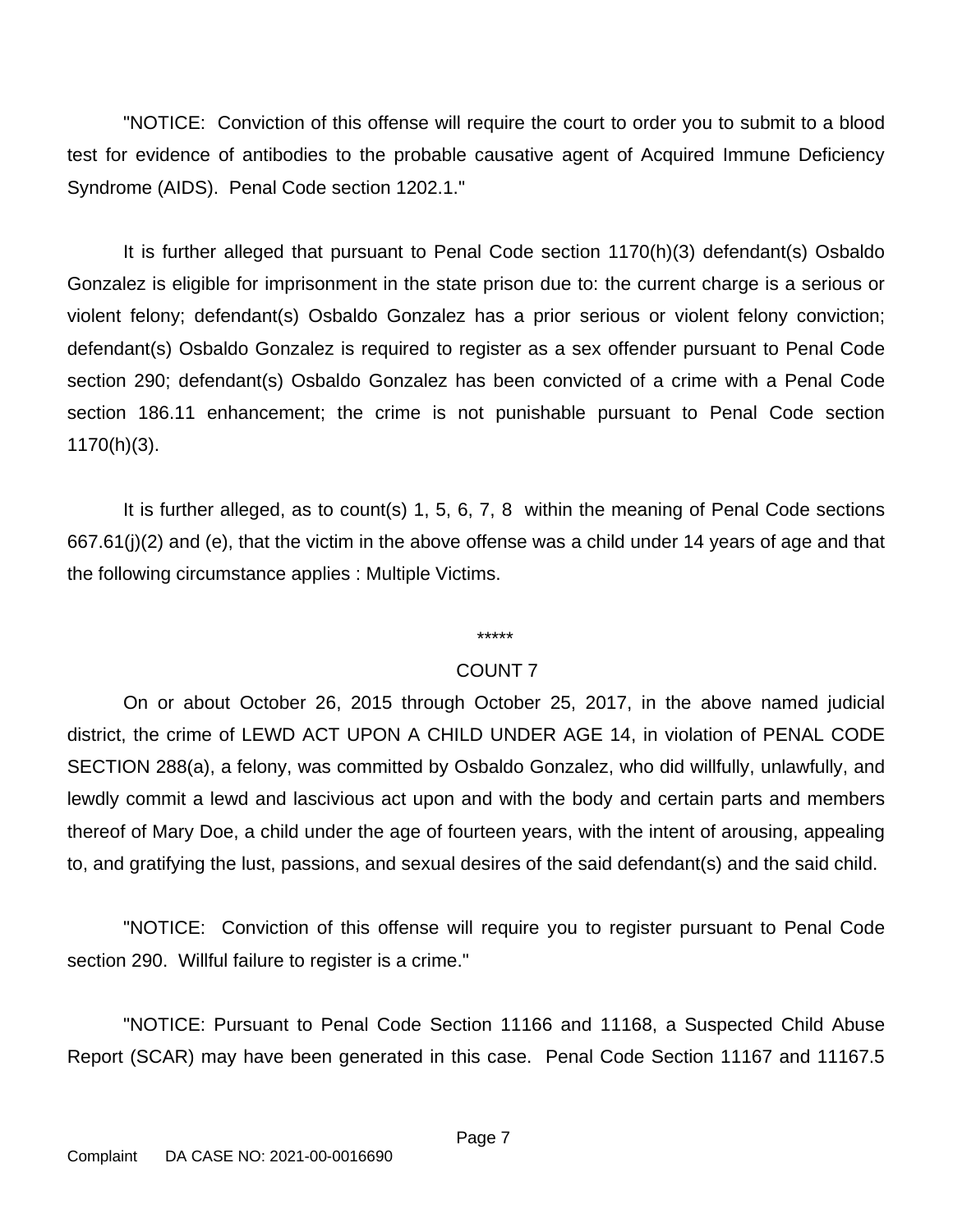limit access to a SCAR. A protective order issued by a court is necessary to obtain a copy of the report."

"NOTICE: The above offense is a serious felony within the meaning of Penal Code section 1192.7(c) and a violent felony within the meaning of Penal Code section 667.5(c)."

"NOTICE: Conviction of this offense will require the court to order you to submit to a blood test for evidence of antibodies to the probable causative agent of Acquired Immune Deficiency Syndrome (AIDS). Penal Code section 1202.1."

It is further alleged that pursuant to Penal Code section 1170(h)(3) defendant(s) Osbaldo Gonzalez is eligible for imprisonment in the state prison due to: the current charge is a serious or violent felony; defendant(s) Osbaldo Gonzalez has a prior serious or violent felony conviction; defendant(s) Osbaldo Gonzalez is required to register as a sex offender pursuant to Penal Code section 290; defendant(s) Osbaldo Gonzalez has been convicted of a crime with a Penal Code section 186.11 enhancement; the crime is not punishable pursuant to Penal Code section 1170(h)(3).

It is further alleged, as to count(s) 1, 5, 6, 7, 8 within the meaning of Penal Code sections 667.61(j)(2) and (e), that the victim in the above offense was a child under 14 years of age and that the following circumstance applies : Multiple Victims.

### \*\*\*\*\*

# COUNT 8

On or about October 26, 2015 through October 25, 2017, in the above named judicial district, the crime of LEWD ACT UPON A CHILD UNDER AGE 14, in violation of PENAL CODE SECTION 288(a), a felony, was committed by Osbaldo Gonzalez, who did willfully, unlawfully, and lewdly commit a lewd and lascivious act upon and with the body and certain parts and members thereof of Mary Doe, a child under the age of fourteen years, with the intent of arousing, appealing to, and gratifying the lust, passions, and sexual desires of the said defendant(s) and the said child.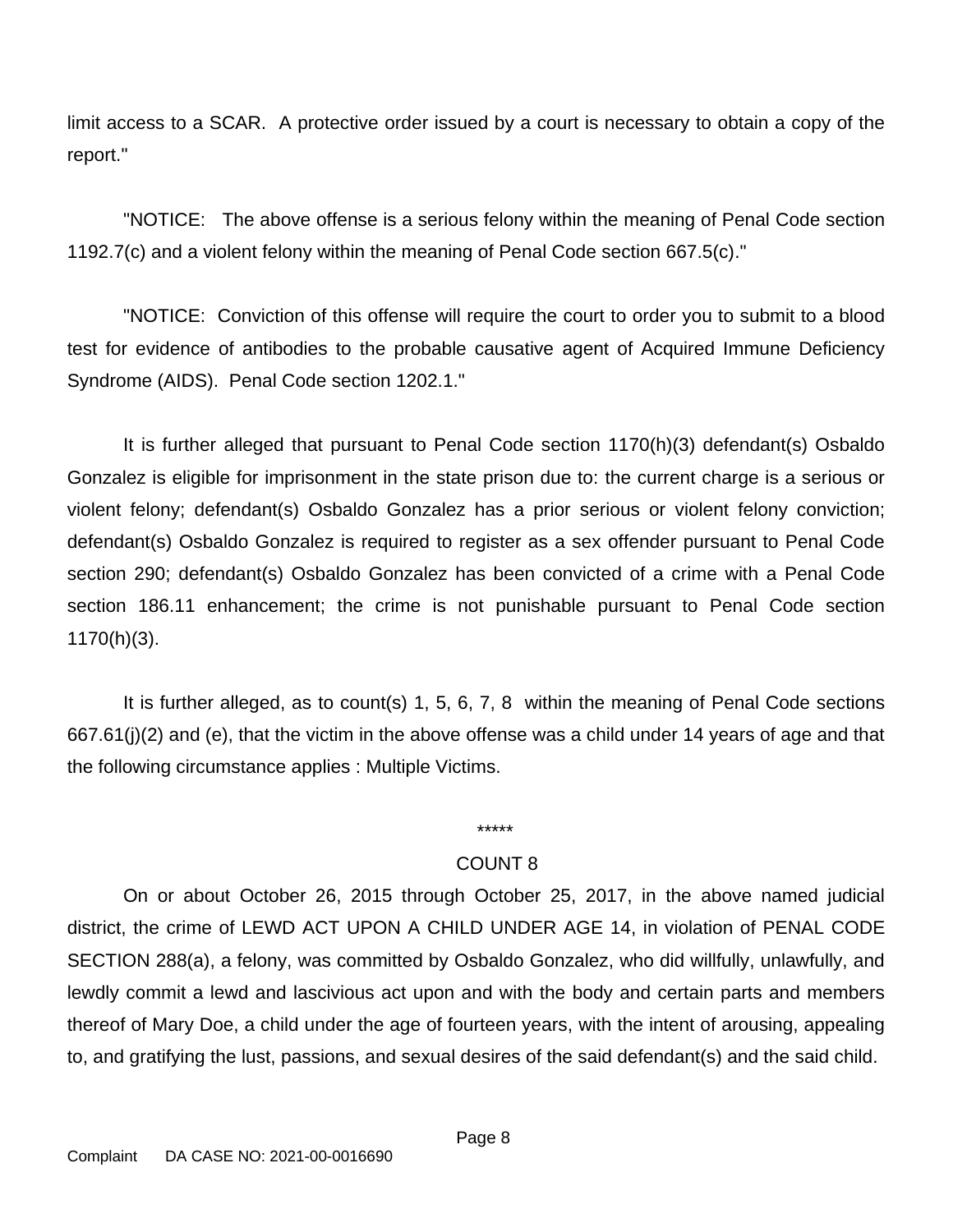"NOTICE: Conviction of this offense will require you to register pursuant to Penal Code section 290. Willful failure to register is a crime."

"NOTICE: Pursuant to Penal Code Section 11166 and 11168, a Suspected Child Abuse Report (SCAR) may have been generated in this case. Penal Code Section 11167 and 11167.5 limit access to a SCAR. A protective order issued by a court is necessary to obtain a copy of the report."

"NOTICE: The above offense is a serious felony within the meaning of Penal Code section 1192.7(c) and a violent felony within the meaning of Penal Code section 667.5(c)."

"NOTICE: Conviction of this offense will require the court to order you to submit to a blood test for evidence of antibodies to the probable causative agent of Acquired Immune Deficiency Syndrome (AIDS). Penal Code section 1202.1."

It is further alleged that pursuant to Penal Code section 1170(h)(3) defendant(s) Osbaldo Gonzalez is eligible for imprisonment in the state prison due to: the current charge is a serious or violent felony; defendant(s) Osbaldo Gonzalez has a prior serious or violent felony conviction; defendant(s) Osbaldo Gonzalez is required to register as a sex offender pursuant to Penal Code section 290; defendant(s) Osbaldo Gonzalez has been convicted of a crime with a Penal Code section 186.11 enhancement; the crime is not punishable pursuant to Penal Code section 1170(h)(3).

It is further alleged, as to count(s) 1, 5, 6, 7, 8 within the meaning of Penal Code sections 667.61(j)(2) and (e), that the victim in the above offense was a child under 14 years of age and that the following circumstance applies : Multiple Victims.

## \*\*\*\*\*

#### COUNT 9

On or about December 9, 2015 through December 9, 2017, in the above named judicial district, the crime of SEXUAL BATTERY, in violation of PENAL CODE SECTION 243.4(e)(1), a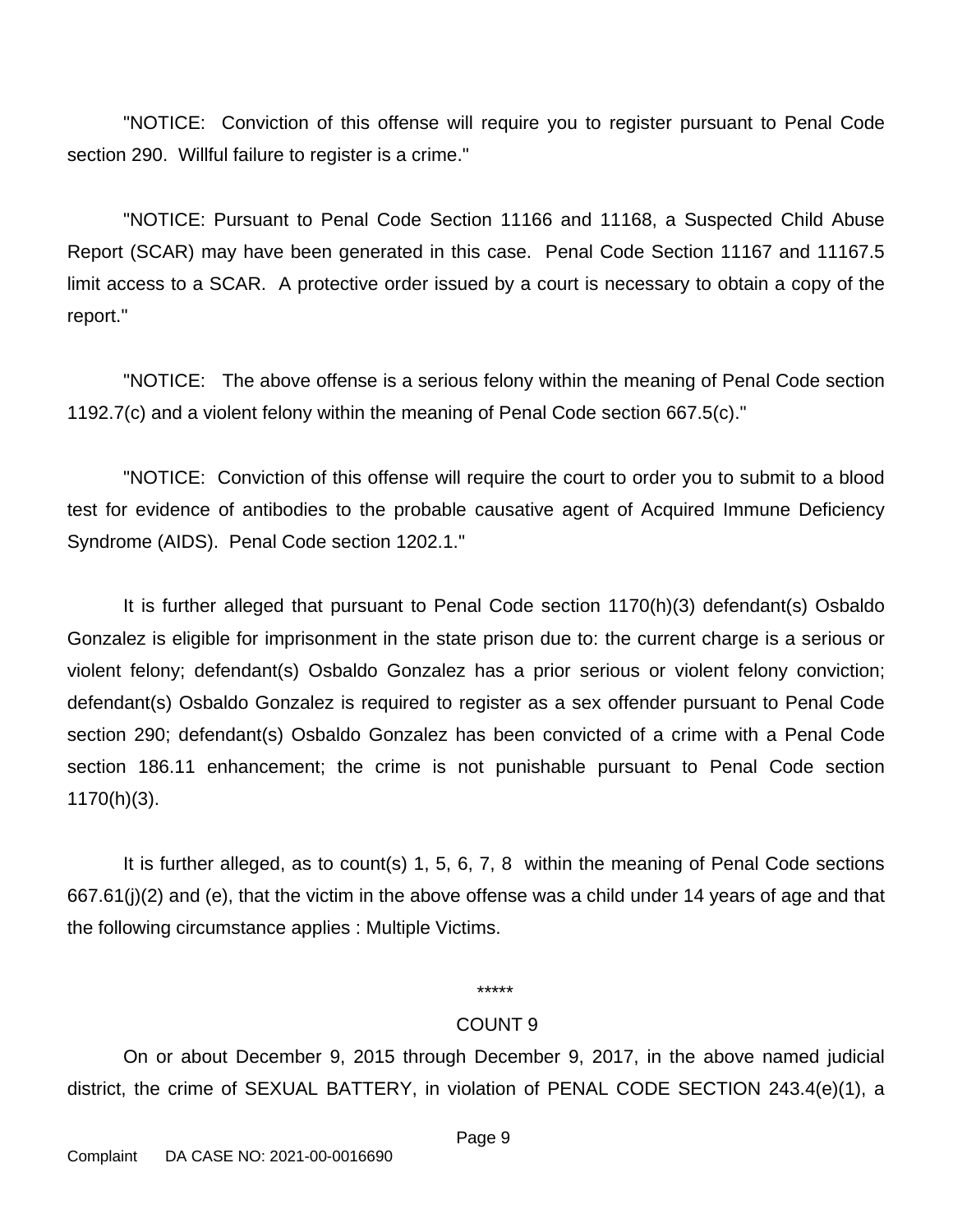misdemeanor, was committed by Osbaldo Gonzalez, who did willfully and unlawfully touch an intimate part of Alice Doe, against the will and for the specific purpose of sexual arousal, sexual gratification and sexual abuse.

It is further alleged that pursuant to Penal Code section 1170(h)(3) defendant(s) Osbaldo Gonzalez is eligible for imprisonment in the state prison due to: the current charge is a serious or violent felony; defendant(s) Osbaldo Gonzalez has a prior serious or violent felony conviction; defendant(s) Osbaldo Gonzalez is required to register as a sex offender pursuant to Penal Code section 290; defendant(s) Osbaldo Gonzalez has been convicted of a crime with a Penal Code section 186.11 enhancement; the crime is not punishable pursuant to Penal Code section 1170(h)(3).

\*\*\*\*\*

## COUNT 10

On or about December 9, 2017 through December 8, 2019, in the above named judicial district, the crime of CHILD MOLESTING, in violation of PENAL CODE SECTION 647.6(a)(1), a misdemeanor, was committed by Osbaldo Gonzalez, who did unlawfully annoy and molest a child, Alice Doe, under the age of eighteen years.

"NOTICE: Conviction of this offense will require you to register pursuant to Penal Code section 290. Willful failure to register is a crime."

It is further alleged that pursuant to Penal Code section 1170(h)(3) defendant(s) Osbaldo Gonzalez is eligible for imprisonment in the state prison due to: the current charge is a serious or violent felony; defendant(s) Osbaldo Gonzalez has a prior serious or violent felony conviction; defendant(s) Osbaldo Gonzalez is required to register as a sex offender pursuant to Penal Code section 290; defendant(s) Osbaldo Gonzalez has been convicted of a crime with a Penal Code section 186.11 enhancement; the crime is not punishable pursuant to Penal Code section 1170(h)(3).

\*\*\*\*\*